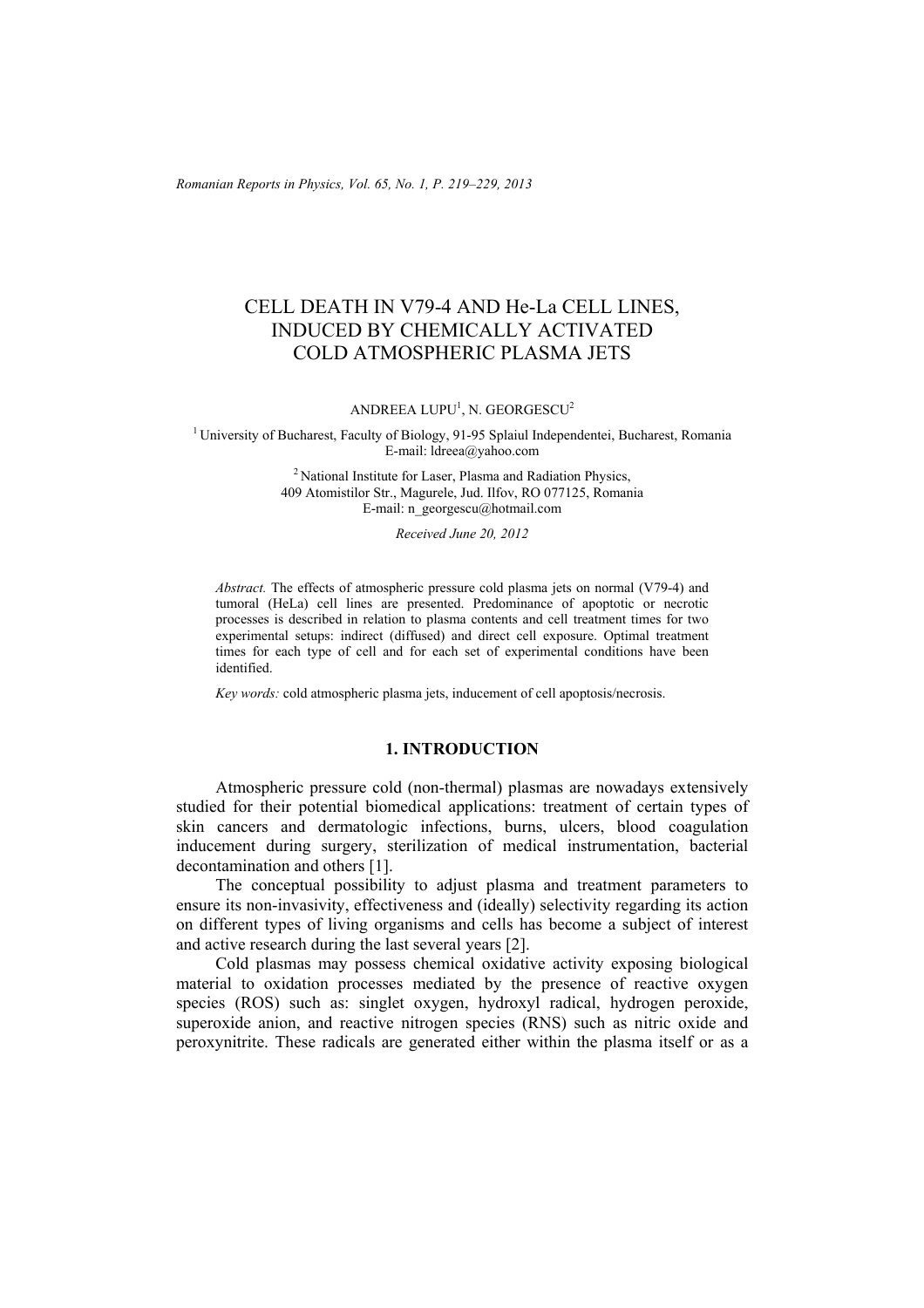consequence of the interaction between the plasma and the surrounding air. These reactive species are strong oxidants, acting on redox sensitive cellular components (primarily on proteins, lipids and nucleic acids).

The primary target of plasma jet is the cell membrane, where plasma treatment induces lipid peroxidation, transient pores formation, alteration of protein structure [2]. The changes in membrane structure are followed by complex cell responses including activation of intracellular signaling pathways.

Mitochondrion (pl. mitochondria) represents a cytoplasmic organelle which provide the principal source of cellular energy through oxidative phosphorylation and adenosine triphosphate (ATP) synthesis and is responsible for the conversion of food in usuable energy [3, 4].

The excess of pro-oxidant species leads to oxidative stress followed by a series of effects, including cell death. The mitochondria act like sensors for intracellular ROS and RNS. These reactive species are able to induce the loss of inner mitochondrial membrane potential. This has been described as an essential step in most apoptotic processes [5], representing the ultimate loss of defence that a cell can suffer before its death [6].

ATP is produced inside cells by redox reactions from carbohydrates or lipids. This molecule contains three phosphate groups attached to adenosine. By loosing one of the phosphate groups it turns into adenosine diphosphate (ADP), this conversion being accompanied by a high release of energy. This energy is essential for cell metabolism [7].

ADP molecules are carried in mitochondria by ADP/ATP translocase (protein from the inner mitochondrial membrane). Here (in the mitochondrial matrix), ADP is converted again to ATP, which is pumped back into the cytoplasm [7].

ATP regulates the form of cell death. Apoptosis is ATP-dependent and high amounts of ATP induce apoptotic cell death, while ATP depletion alone is sufficient to induce necrosis [8, 9, 10, 11]. In this context, the measurement of ADP/ATP ratio can offer valuable information concerning the type of cell death.

Based on our previous experience regarding the inducement of cell apoptosis under the action of chemically activated cold plasma jets (CPJ) [12, 13], we investigated the presence of apoptotic and necrotic effects within cell populations exposed to a helium-oxygen cold plasma. The experimental parameters that we have independently varied during the present study are the atomic oxygen content of the plasma and the cell exposure times to the CPJ.

In order to obtain higher quantities of atomic oxygen (which implies a stronger chemical activity), it is necessary to increase the concentration of molecular oxygen  $(O_2)$  in plasma-forming gas (He, in our case). Unfortunately, this increase brings along the decrease of the plasma current. Consequently, the quantity of atomic oxygen produced within the plasma has an initial increase along with the concentration of molecular oxygen, and then it drops as a result of the decrease of the plasma jet current. Therefore there is an optimal concentration of  $O<sub>2</sub>$  in He that maximizes the quantity of atomic oxygen.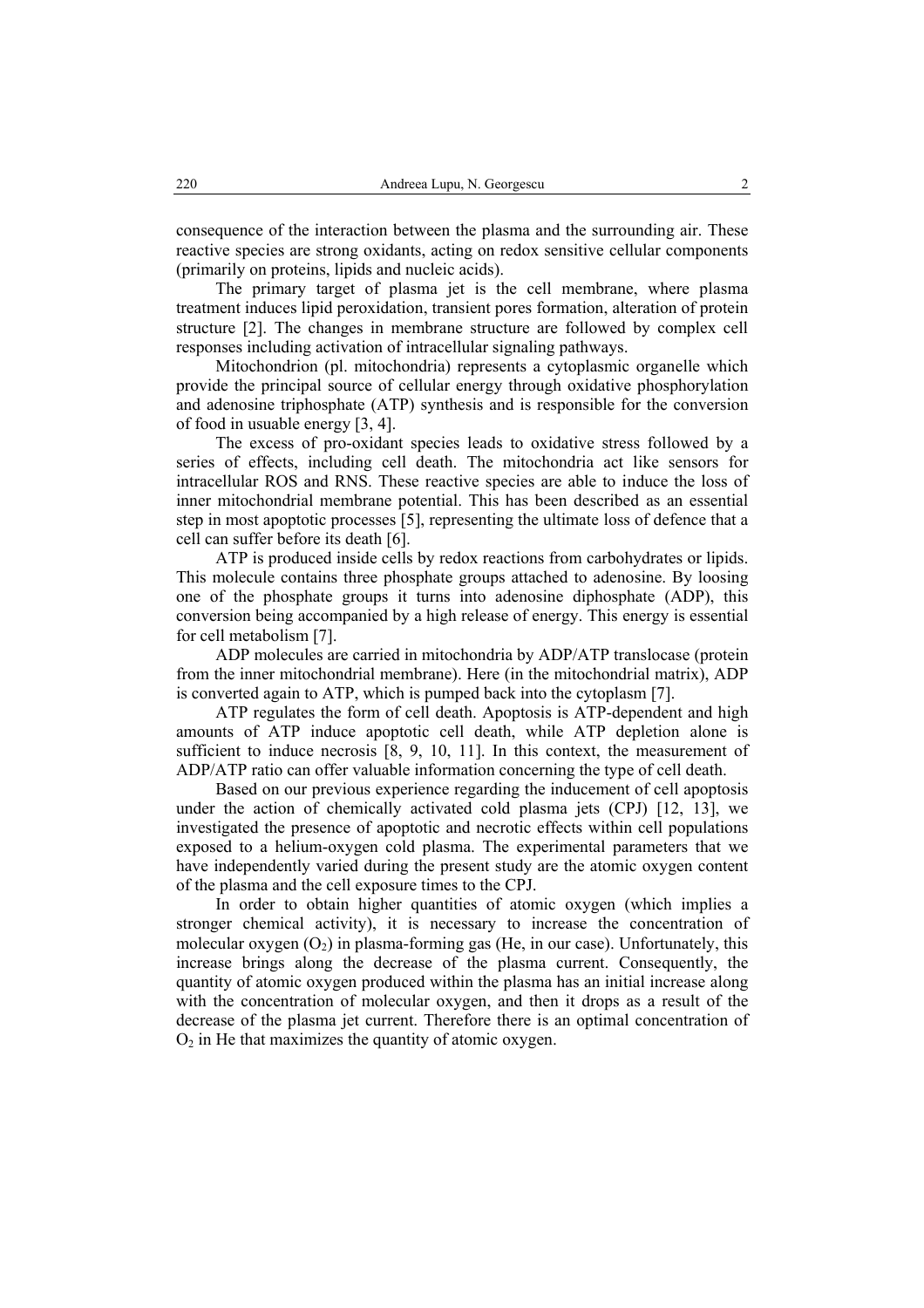### **2. EXPERIMENTAL SET-UP**

The high voltage pulsed, cold atmospheric plasma jet generator (Fig. 1) has been presented in our previous work [14].

Three independent high voltage discharges were produced in  $He-O<sub>2</sub>$  gas mixture, inside a dielectric discharge chamber. Their plasma was pushed by the gas flow through the exit orifice, taking the shape of an unique plasma jet.

This structure led to higher  $O_2$  concentrations in the gas mixture, and consequently to stronger chemical activities of the plasma jets. The optimal values of the  $O_2$  concentrations were over 2 times higher than in the case of experiments in [15, 16] and of theoretical simulation in [17].



Fig. 1 – Cell treatment with the high voltage pulsed, cold atmospheric plasma jet.

Inside the discharge chamber, the plasma was produced with high voltage pulses of 25 kV amplitude, 400 ns full width at half maximum, and 100 pulses per second repetition frequency (Fig. 2).

The gas mixtures inside the discharge chamber had the compositions He(2.5L/min) +  $O_2(X \text{ mL/min})$ , X taking the values 12.5, 25. These values correspond to 0.5 % and 1 %, percents of oxygen in the helium gas.

In our experiments we used the V79-4 cell line (ECACC no 93010723, normal fibroblasts isolated from Chinese Hamster Lung) and HeLa cells (ATCC no. CCL-2, human cervical cancer cell line).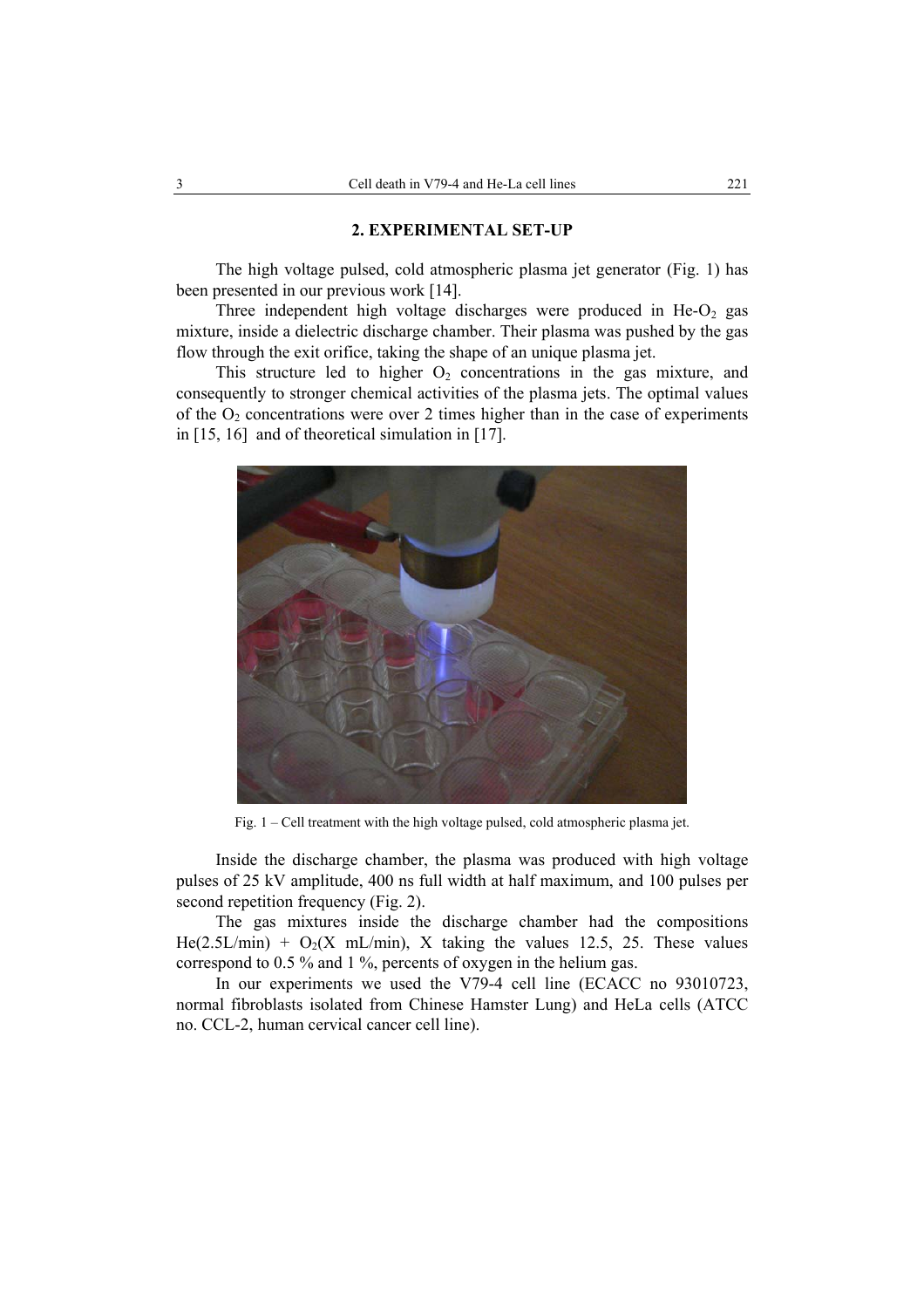

Fig. 2 – The high voltage pulse used to generate cold atmospheric plasma in He- $O_2$  gas mixture, inside the discharge chamber.

The V79-4 and HeLa cells were cultured  $(1 \times 10^6 \text{ cells/sample in } 24 \text{ well}$ culture plates) in DMEM-F12 culture medium (Sigma) supplemented with 1mM Lglutamine (Sigma), antibiotics and 10% fetal calf serum (Biochrom). When cells formed a confluent monolayer, they were exposed to plasma jets in two experimental models: 1. Indirectly, by diffusion of reactive species in the culture medium; 2. Directly, without the presence of the culture medium. For each case, the exposure times were varied within the range  $30 - 150$  s with a timestep of 30 s.

Taking into account that the plasma effect is highly dependent on the amount of water surrounding the cells [18], and in order to exclude the possible effect of pH variations (data not shown), in our experiments we have removed the culture medium from above the cell monolayers immediately before the treatment and readded it after the plasma exposure time. Another reason for removing the culture medium was the known fact that the density of active oxygen species (produced by plasma and diffusing into medium) significantly decreased with increasing distance from the liquid interface [19]. In order to avoid cell dehydration, all wells except for those being treated were covered (Fig. 1). Immediately after the culture medium was re-added, image of the cells were taken using a Sony DSC–H5 camera and an Olympus IX71 fluorescence microscope connected with a computer using Cell F dedicated software (magnification 10X). Some studies report that the cells detached by the plasma action kept their characteristics and became adherent again reentering the normal cell cycle if they were transferred to another culture plate [19]. Based on these results, in our studies we chose to use both, cells detached by the plasma jets as well as cells that remained adherent after the plasma exposure. The cells in culture medium were recovered by centrifugation and supernatant removement. The V79-4 and HeLa cells were detached afterwards using trypsin  $0.25\% + EDTA$  0.53mM.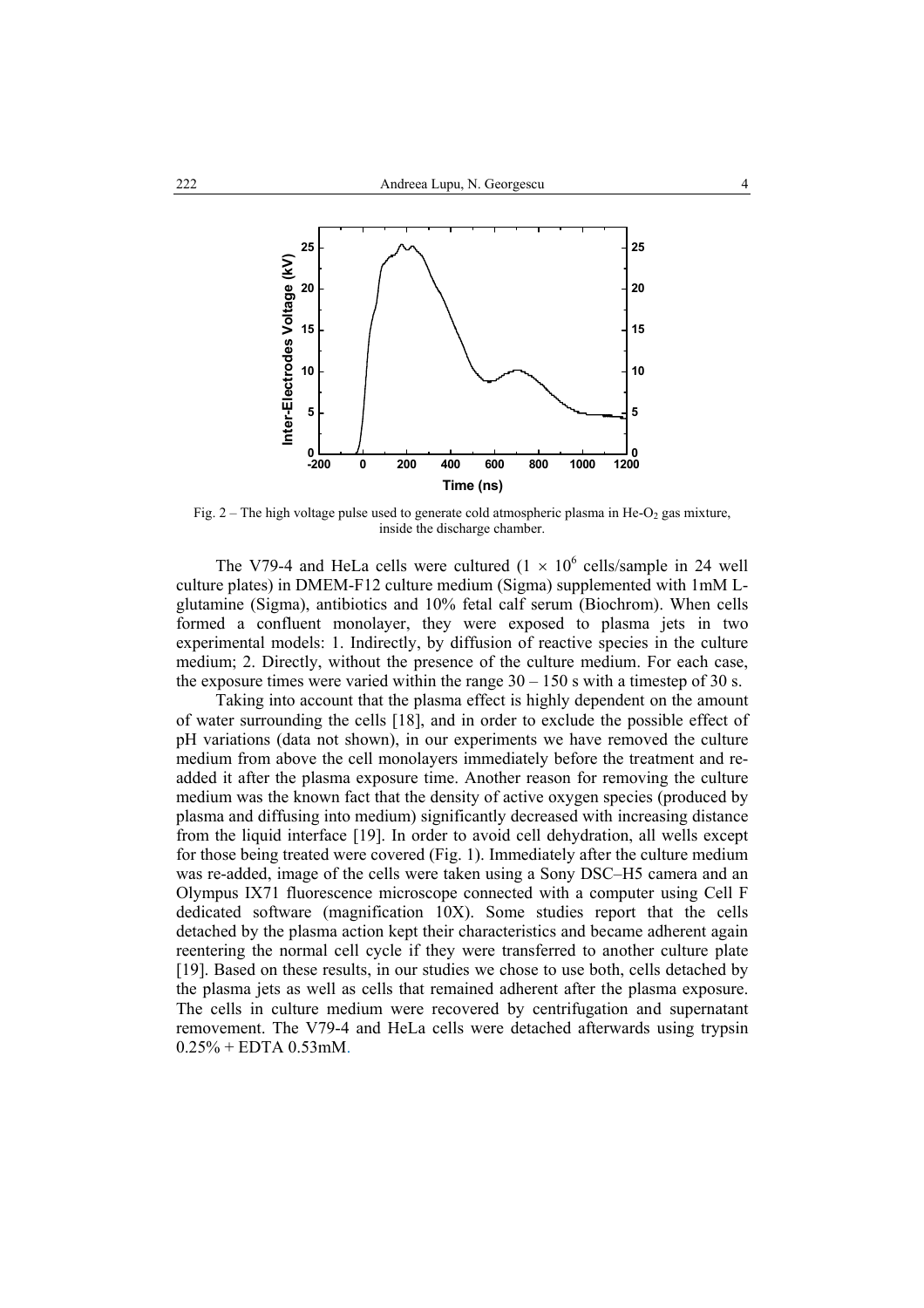We have determined the cell viability by means of the MTT colorimetric method. Briefly, the cells were incubated with 300 µl 3-(4.5-Dimethylthiazol-2-yl)- 2.5-dipheniltetrazolium bromide (MTT) for 4 hours at 37° C, 5 % CO<sub>2</sub> and 90 % relative humidity. MTT was converted to formazan by the mitochondrial enzyme glucose-6–phosphate dehydrogenase (G6PD). Then 300 µl Dimethyl sulfoxide (DMSO) were added in each well in order to solubilize the cell membranes and the formazan crystals (produced only in the presence of intact mitochondria). The absorbance of the purple formazan compound was read at 540 nm.

In order to determine the ADP/ATP ratio in samples, the cells were detached and washed twice (2 min, 2000 rpm), the samples being afterward analyzed using the ApoGlow Assay Kit (Lonza). This assay is based upon the bioluminiscent measurement of ATP, using the luciferase. ADP is indirectly determined, following its conversion to ATP, which is subsequently detected using the same dye enzyme. By means of an ADP/ATP ratio-based indicator, ApoGlow allows to distinguish between apoptosis, necrosis and cell proliferation. Apoptosis is characterized by a moderate increase of the ADP/ATP ratio vs control, while necrosis can be recognize for a significantly higher ADP/ATP ratio than the control. Each sample was analyzed in triplicate.

#### **3. EXPERIMENTAL RESULTS**

The most evident effect of plasma jet treatment was the detachment of the cells, as shown at macroscopic and microscopic level (Fig. 3, and Fig. 4, respectively).

In our studies, the variations larger than 20 % for cell viability and larger than 50 % for the ADP/ATP ratio were considered as "significant".





Control **He:2.5L/min; O<sub>2</sub>:12.5mL/min He:2.5L/min; O<sub>2</sub>:25mL/min** 

Fig. 3 – Macroscopic images. Plasma jet treatment (He: 2.5 L/min; O<sub>2</sub>: 12.5 mL/min and 25 mL/min) was followed by V79-4 cells detachment from substrate, while the control (untreated) cells remained adherent. Plasma treatment time: 90s.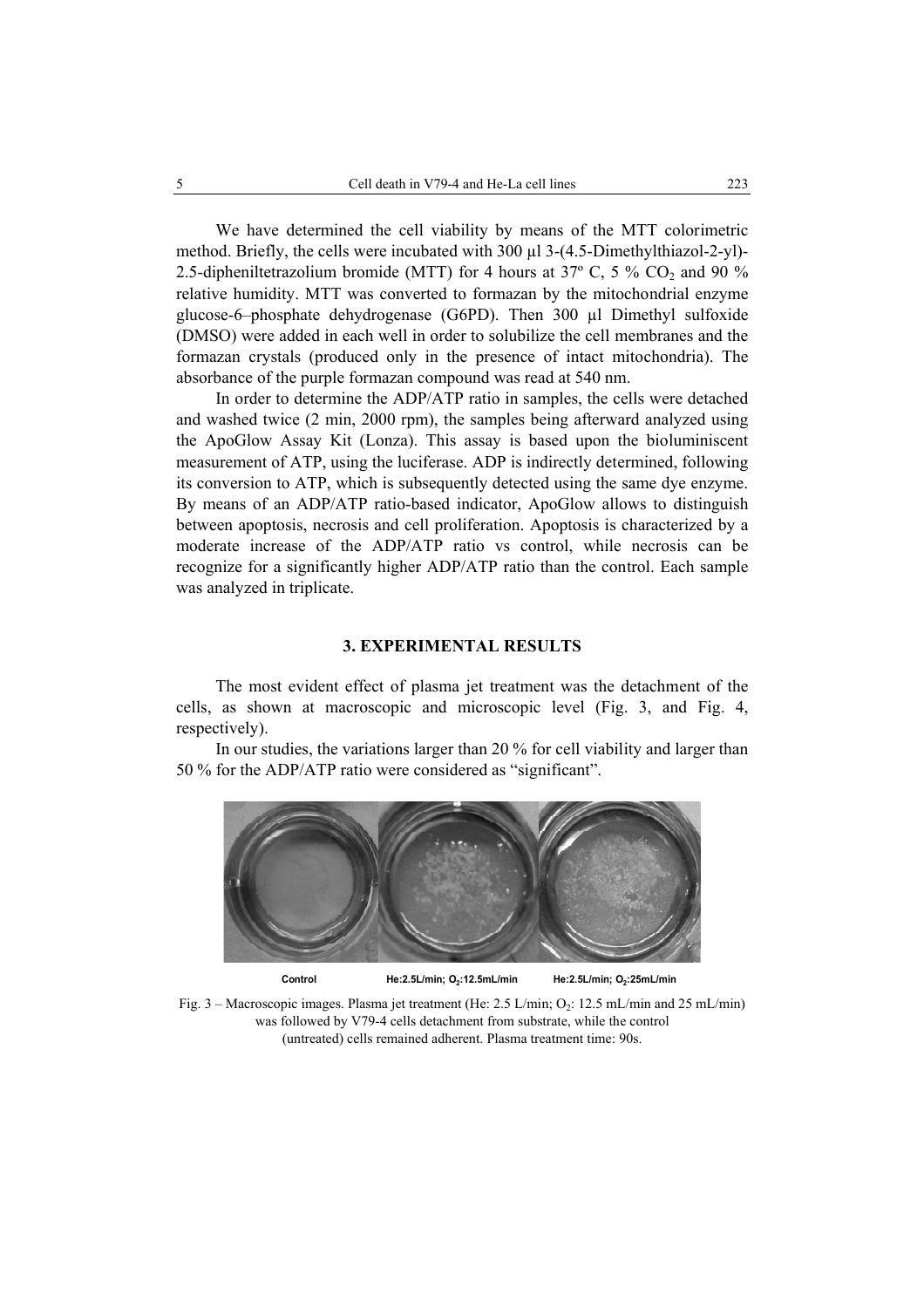

**Control** 



After the plasma treatment. (He:2.5L/min; O<sub>2</sub>:25mL/min)

Fig.  $4 -$ Microscopic images. Plasma jet treatment (He: 2.5 L/min; O<sub>2</sub>: 25 mL/min) induces V79-4 and HeLa cells detachment from substrate. Plasma treatment time: 90s. Magnification: 10X.

In the first experimental model (indirectly treated cells, by diffusion of ROS and RNS in the culture medium), the V79-4 cells have been used. For 0.5 % and 1 % of oxygen in helium, the ADP/ATP ratio increased with the treatment time (Fig. 5). The first gas composition led to a significant ADP/ATP increase after 60 s of treatment, meaning the inducement of necrosis; for the second case, the necrotic process was initiated following the 30 s treatment time.

Taking into account that ROS density in cell microenvironment depends on the oxygen concentration in the gaseous mixtures and also on the treatment times, one may assume that the cell death (apoptosis/necrosis) is a consequence of the exposure to the ROS produced within the plasma jet.

For the second experimental model (directly treated cells, without the presence of the culture medium), the results obtained for the V79-4 cells are presented in Fig. 6.

Concerning the ADP/ATP ratio, in the case of 0.5 %  $O_2$  in helium gas treatment, the graph reveals a time dependent increase for 30, 60, 90 and 120 s. After 150 s of treatment, the obtained value is less than ADP/ATP ratio corresponding to 120 s. The cell viability decreased in a time-dependent manner with respect to control.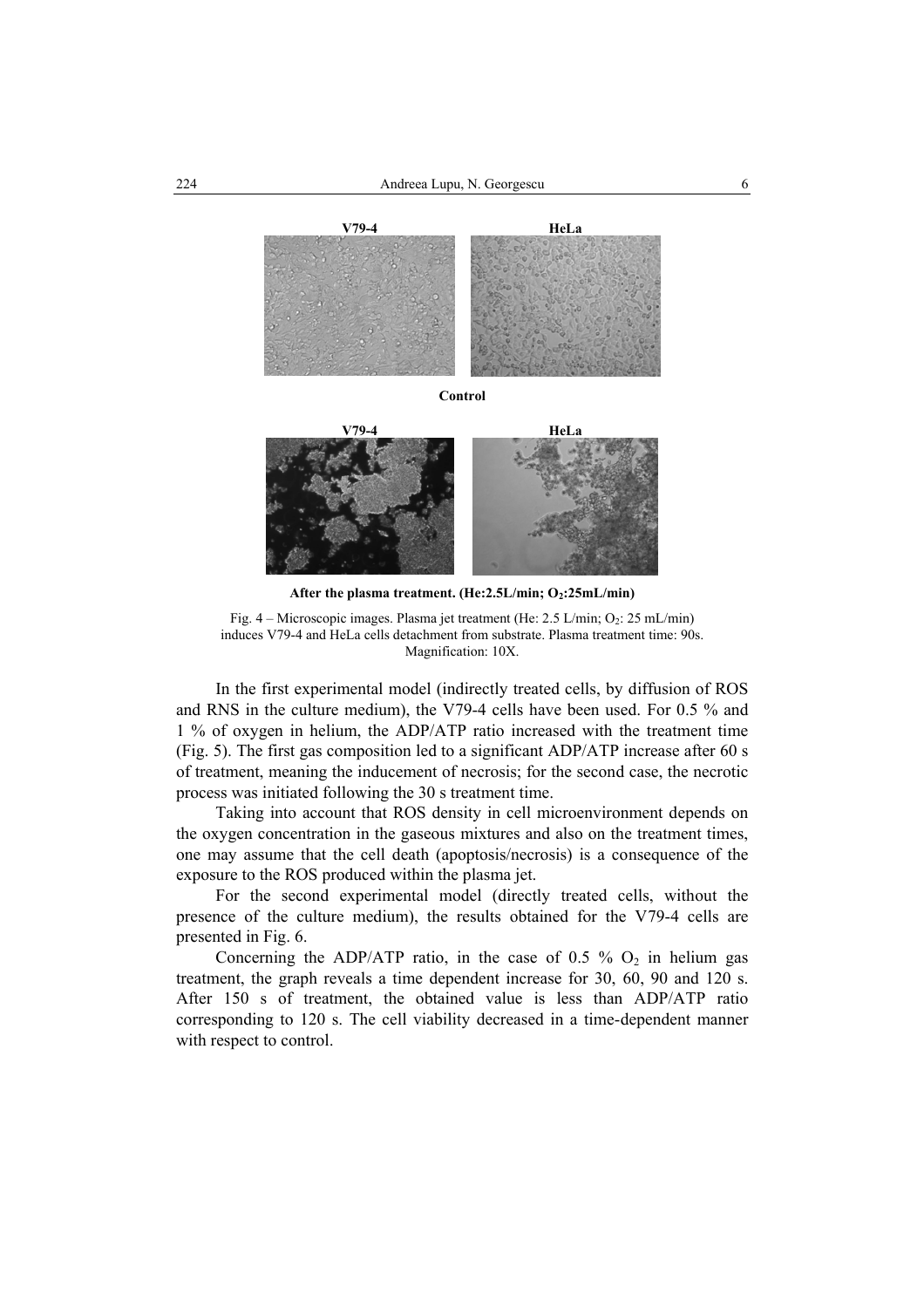

Fig. 5 – Exposure to cold atmospheric pressure plasma jets induces the death of V79-4 cells. Experimental model 1 – indirect exposure of the cells, by diffusion of reactive species in the culture medium (Coefficient of variation  $CV \le 25\%$ ).

In the case of  $1\%$  O<sub>2</sub> in helium gas, the maximum value of the ADP/ATP ratio is obtained for 30 s of treatment. For 60, 90, 120 and 150 s, a time-dependent decrease has been observed. The cell viability wasn't significantly modified even for 150 s of treatment. These results may be explained based on the fast cell displacement action of the plasma jets. The images in Fig. 3 and Fig. 4 show that following jet exposure, cells are detached and pushed towards the walls of the well, plasma acting afterwards in a cell-free region. The number of detached cells appears to be proportional to the treatment time.

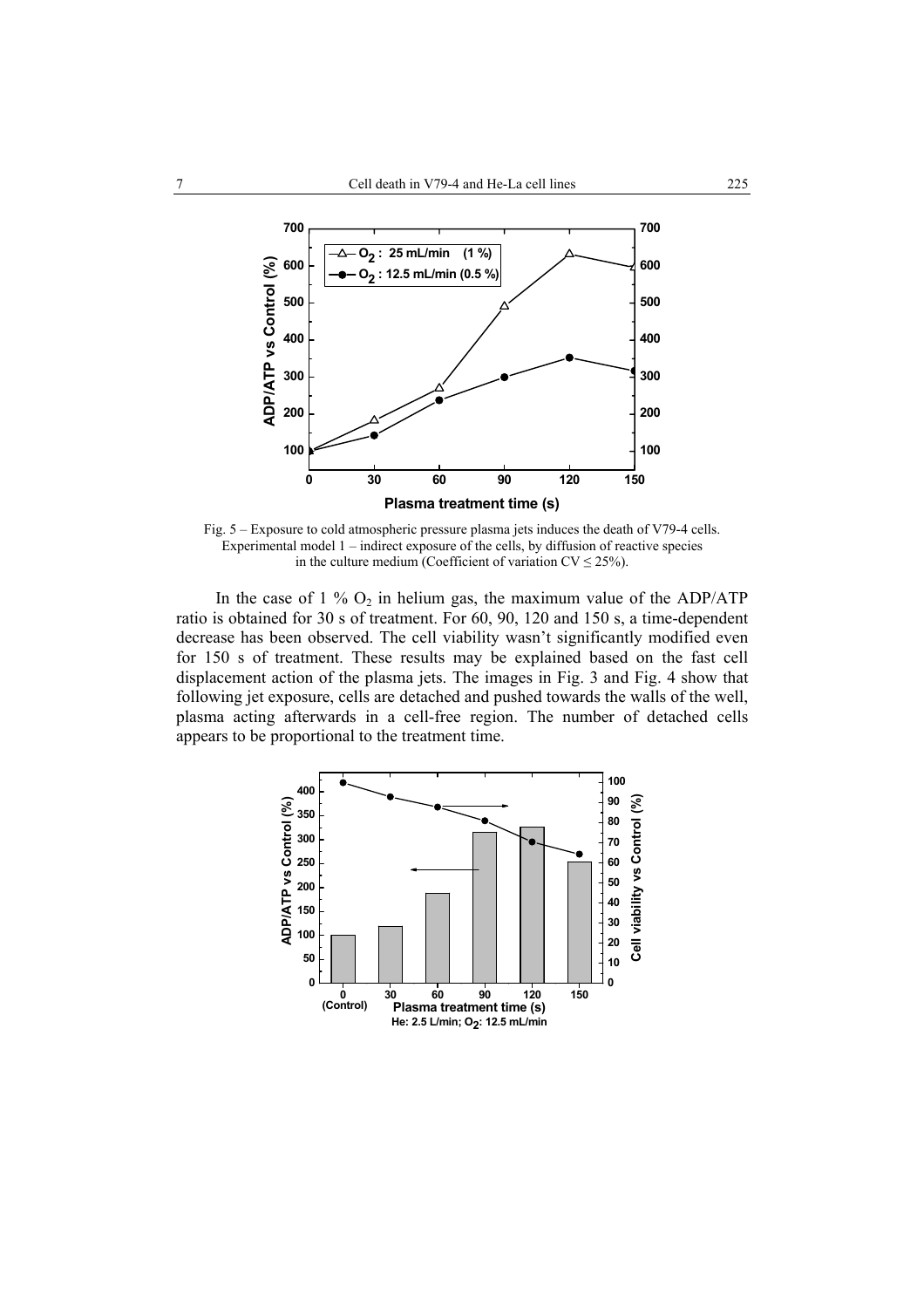

Fig. 6 – The effect of cold plasma jet treatment on V79-4 cells. Experimental model 2 – direct exposure of the cells to plasma jet. (Coefficient of variation  $CV \le 25\%$ ).

Concerning the HeLa tumoral cells, the results for the second experimental model (directly treated cells) are presented in Fig. 7. The data show a timedependent increase of the ADP/ATP ratio  $(30 - 120 \text{ s}$  for  $0.5\%$  O<sub>2</sub> in helium gas and 30 – 90 s for 1 %  $O_2$  in helium gas), followed by decreased values for 120 s (1 %  $O_2$  in helium gas) and 150 s (both gas mixtures). The cell viability shows a time-dependent decrease, with significant variations after 120 s of treatment.

In all cases – V79-4 cells (experimental model 1 and 2) and HeLa cells (experimental model 2) – the values of the ADP/ATP ratio obtained for 150 s were lower than those obtained for 120 s. A plausible explanation for these findings, would be that for the mentioned experimental parameters, the cells were destroyed/fragmented by the mechanical action of the plasma jet and could not be recovered after centrifugation (the cell pellet contains whole cells only). In consequence, samples corresponding to 150 s contain fewer cells than those associated to 120 s of plasma treatment. This implication is supported by the significantly decreased viability values revealed by the MTT tests (excepting V79- 4 treated with  $1\%$  O<sub>2</sub> in helium gas – experimental model 2).

For data analysis and interpretation we took into account the times after the plasma treatments when the measurements for each sample were performed. Generally, the metabolic rate changes (ADP/ATP ratio variations) inside a cell exposed to a relevant stimulus, are fast processes, beginning after tens of seconds after the treatment [20]. The glucose-6 – phosphate dehydrogenase (G6PD) needs several hours to indirectly "sense" these changes and reflect them in the amount of purple formazan crystals formed [21]. Thus, the G6PD activity remains unchanged for a long time after the change of the ADP/ATP ratio.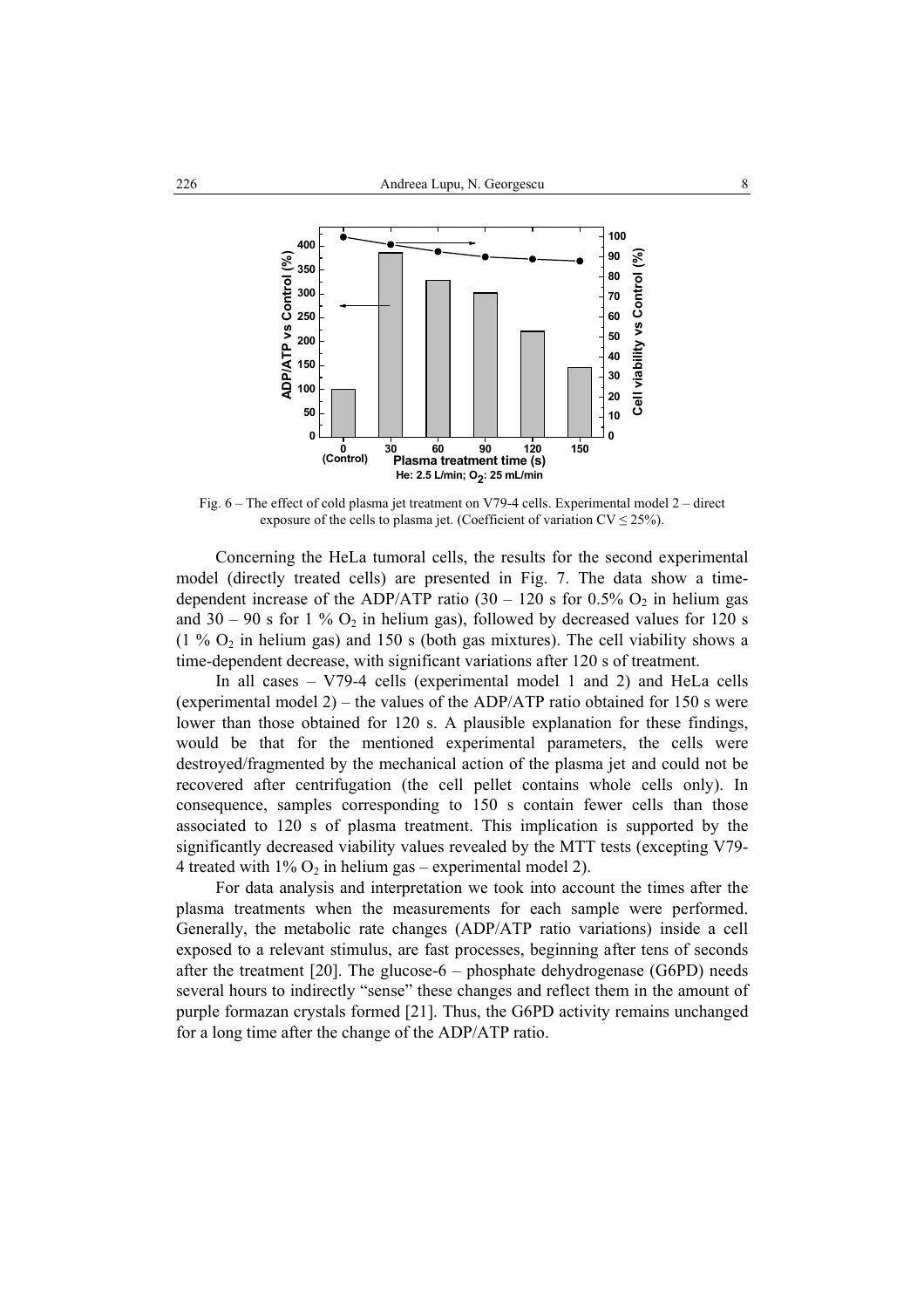

Fig. 7 – The effect of cold plasma jet treatment on HeLa cells. Experimental model 2 - direct exposure of the cells to plasma jet. (Coefficient of variation  $CV \le 25\%$ ).

Apoptosis is a "relatively" slow process (hours). An increased ADP/ATP ratio (with respect to control) not accompanied by a significant change in the cell viability would thus indicate the inducement of apoptosis in a large number of cells. Necrosis is a much faster process, affecting a smaller number of cells. Besides a high ADP/ATP ratio due to the higher ADP concentration in the cells, necrosis would also produce a significant decrease in cell viability. Based on the above considerations our results indicate that for specific treatment times, an extended but "soft" cell death in samples treated with cold plasma jet is induced.

Based on the above mentioned considerations, we conclude the following: a) a non-significant decrease of viability (cell viability *vs* control > 80 %) and a moderate increase of ADP/ATP ratio (ADP/ATP *vs* control < 150 %) mark an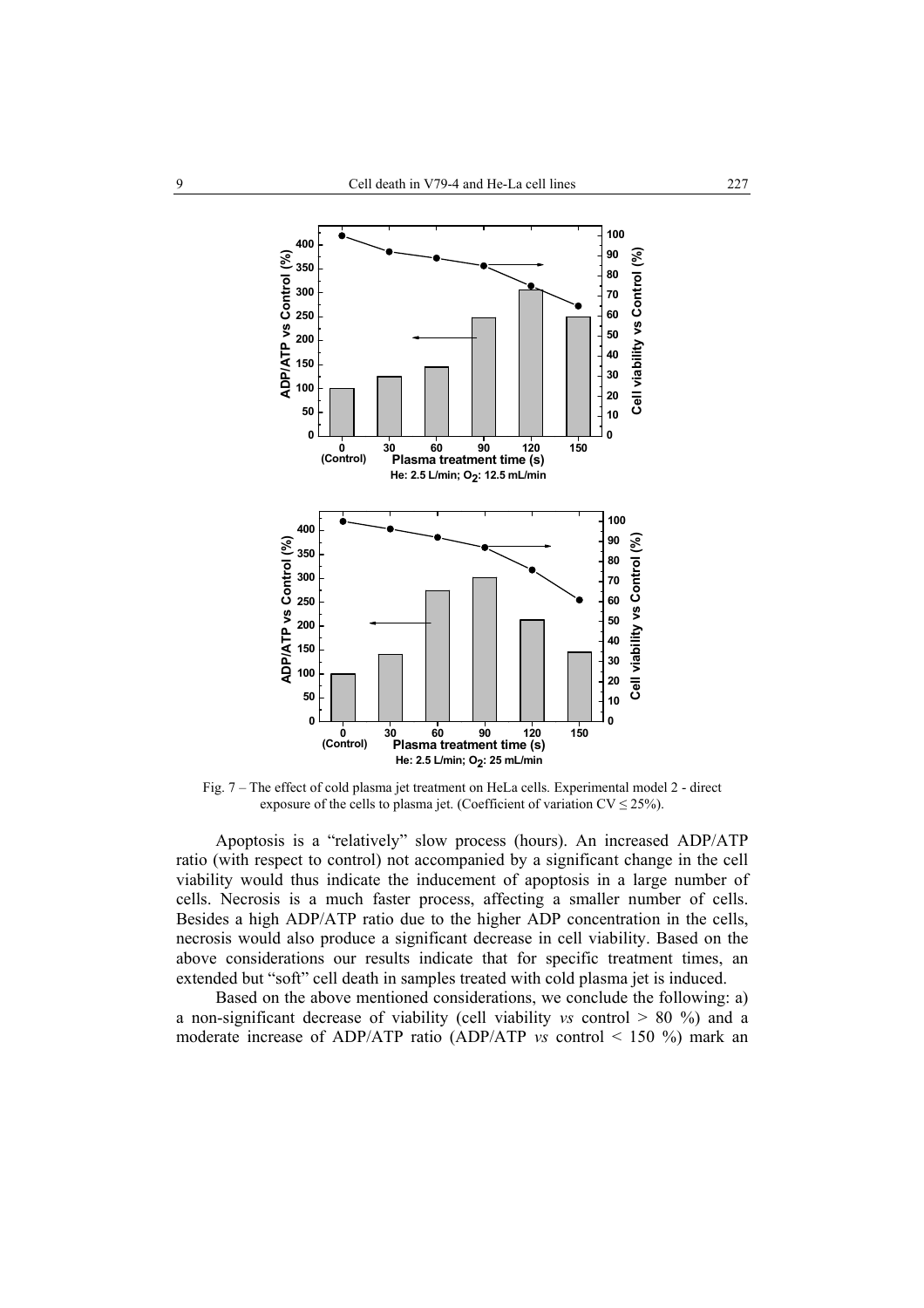apoptotic process; b) cell viability vs control  $> 80$  % and ADP/ATP ratio significantly increased (ADP/ATP vs control  $> 150$  %) indicate an "extended" apoptosis; c) cell viability significantly decreased (cell viability vs control  $\leq 80\%$ ) and ADP/ATP vs control  $> 150$  % describe a necrotic process.

By applying this algorithm to our data, we could observe that  $0.5\%$  O<sub>2</sub> in helium gas plasma treatment (PT) induced apoptosis in V79-4 cells for 30 s PT, "extended" apoptosis for 60 s PT, and necrosis for 90, 120 and 150 s PT. V79-4 cells treated with  $1\%$  O<sub>2</sub> in helium gas plasma suffer an extended apoptosis for all mentioned treatment times.

The results obtained for HeLa cells can be summarized as follows: a) 0.5 %  $O<sub>2</sub>$  in helium gas: apoptosis for 30 and 60s PT and necrosis for 90, 120 and 150 s PT; b) 1 %  $O_2$  in helium gas: apoptosis for 30 – 90 s PT (extended apoptosis for 60 and 90 s PT), and necrosis for 120 and 150 s PT.

These data offer valuable information in order to identify the optimal treatment time for each gaseous mixture of plasma jet. For example, in the case of a concentration of 1 %  $O_2$ , for V79-4 and HeLa cells, the optimal plasma treatment times are of 30 s and 60 s, respectively.

#### **4. CONCLUSION**

The clinical use of the atmospheric pressure plasma jet may be hypothetically conceived for the treatment of tumors. For this purpose one should design treatment procedures and equipments that allow for the fine-tunning of plasma parameters, such that according to the particularities of each case, differentiated treatment could be applied to the tumor mass and tumor edges respectively (to avoid invasive effects in the healthy tissue). However, due to the lack of a clear delimitation between the tumoral and the normal tissues, this would be difficult to realize in practice. A much more realistic approach would be to use plasma jets at such parameters to obtain a maximum percent of apoptosis and a minimum amount of necrotic cells.

For some cases, the efficiency of treatment might depend on the presence of a liquid layer (hydrogel) on the plasma treated surface in order to allow for the diffusion of reactive species and for a relatively homogeneous action of plasma upon the whole region of interest. It would also be of prime importance to determine those treatment parameters, characteristic for each type of cell, that lead to a maximum apoptotic effect.

*Acknowledgements*. This work was supported by the European Social Fund and the University of Bucharest under Postdoctoral Program for Researcher Formation in Science (Sectorial Operational Program for the Development of Human Resources 2007 – 2013), Project POSDRU/89/1.5/S/58852.